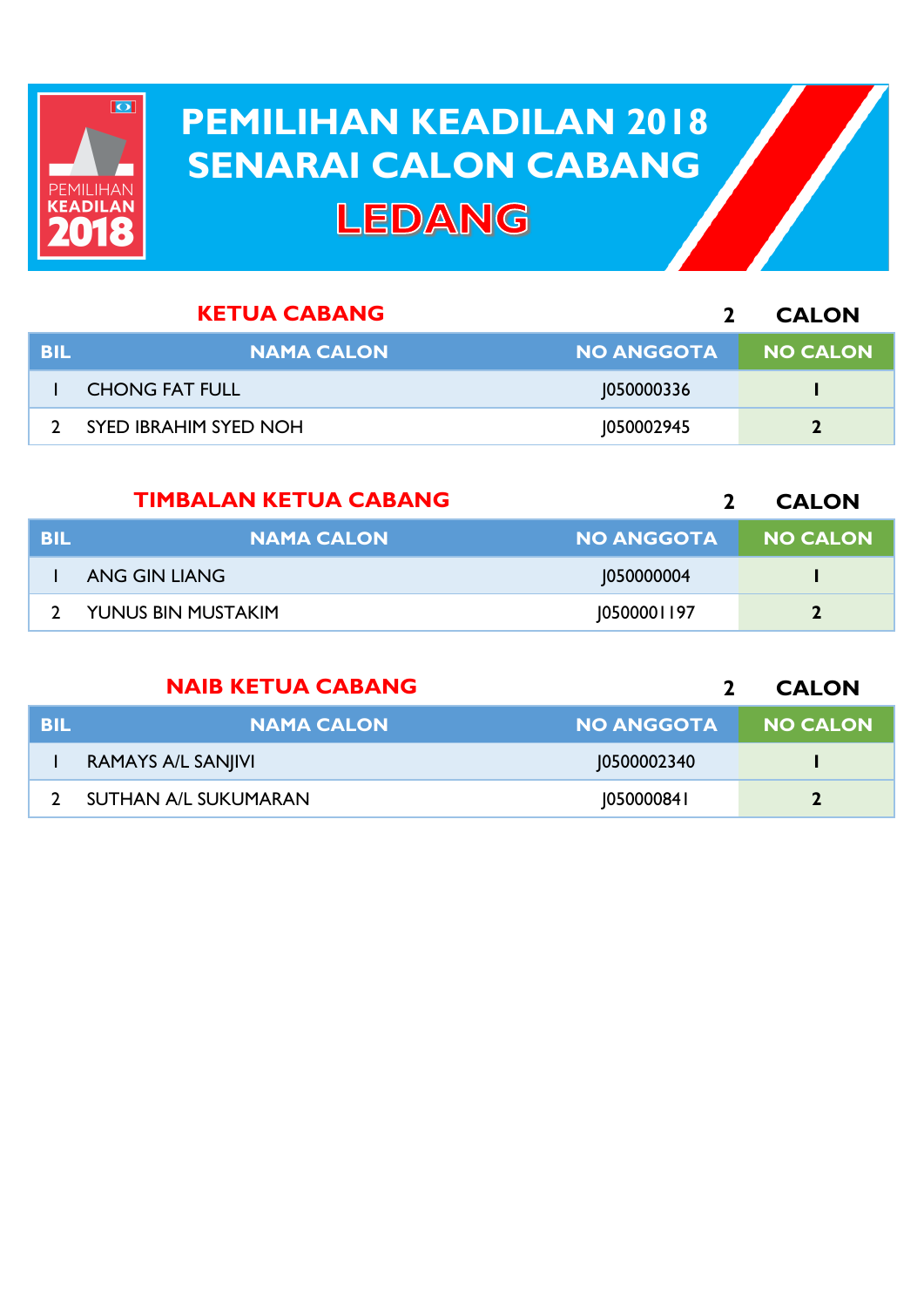|                         | <b>AHLI JAWATANKUASA CABANG</b> | 27                | <b>CALON</b>            |
|-------------------------|---------------------------------|-------------------|-------------------------|
| <b>BIL</b>              | <b>NAMA CALON</b>               | <b>NO ANGGOTA</b> | <b>NO CALON</b>         |
| T                       | <b>ADNIN BINTI GHAZALI</b>      | J0500001345       | L                       |
| $\overline{2}$          | <b>CHANDRAM A/L KRISHNAN</b>    | J0500001421       | $\mathbf{2}$            |
| $\overline{3}$          | CHANDRASEKHARAM A/L SUBRAPATHY  | J0500001015       | $\mathbf{3}$            |
| $\overline{\mathbf{4}}$ | CHEW BON CHEW / CHEW BOON CHEW  | 1050000666        | 4                       |
| 5                       | <b>GOH CHOON HOCK</b>           | 0500001094        | 5                       |
| 6                       | <b>GOH CHOON THIAM</b>          | J050000143        | 6                       |
| $\overline{7}$          | <b>JASON TAN YONG SOON</b>      | J0500001077       | $\overline{\mathbf{z}}$ |
| 8                       | <b>JOHN WILLIAM GOMEZ</b>       | J0500001092       | 8                       |
| 9                       | <b>KEE BOON LEE</b>             | J050000677        | 9                       |
| $\overline{0}$          | <b>LEOW SENG</b>                | J0500001017       | $\overline{10}$         |
| $\mathbf{H}$            | <b>LIEW AH KOW</b>              | J050000420        | $\mathbf{H}$            |
| 12                      | MD NASIM BIN TAIMAN             | 10500000891       | 12                      |
| 3                       | MOHAMAD SAH BIN ADON            | J050000422        | 13                      |
| 4                       | <b>NG KENG CHUAN</b>            | 1050000001        | 4                       |
| 15                      | <b>ONG KIM SAN</b>              | J050000428        | 15                      |
| 16                      | RADHAKRISHNAN AL GOPINADHAN     | J050000581        | 16                      |
| 17                      | SAIFUDDIN NIZAM BIN TAMAN       | J0500000894       | $\overline{17}$         |
| 8                       | SARAVANAN A/L SAMUGAM           | J050000833        | 18                      |
| $ 9\rangle$             | SEE KWEE ONG                    | 10500001590       | 9                       |
| 20                      | <b>SER PING PING</b>            | 0500001208        | 20                      |

TAN CHAY BIN J050000100 **21**

TEH HOUN J0500001267 **22**

TEW AH LAH J0500001057 **23**

TEY CHOO CHIAN J0500000943 **24**

UTHAYAKUMAR A/L LOGANATHAN J050000846 **25**

YOW CHONG JER J0500001273 **26**

ZULKIFFLI BIN ISMAIL J050000421 **27**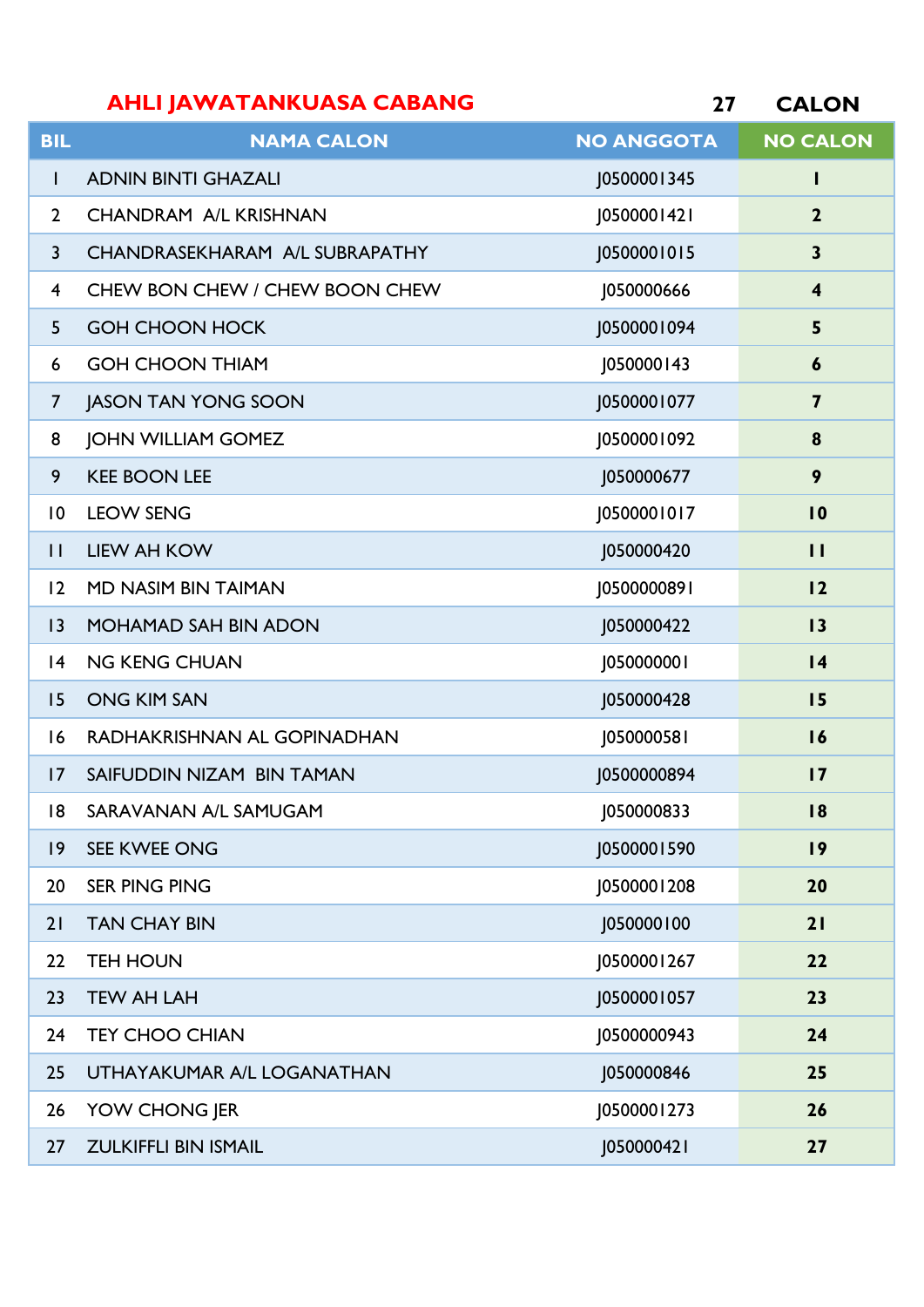|     | <b>KETUA AMK CABANG</b> |                   | <b>CALON</b>    |
|-----|-------------------------|-------------------|-----------------|
| BIL | <b>NAMA CALON</b>       | <b>NO ANGGOTA</b> | <b>NO CALON</b> |
|     | NAQIUDDIN MOHD ZAIRI    | 10500002042       |                 |
|     | SARAVANAN AL MARIAPPAN  | 1050000599        |                 |
|     |                         |                   |                 |

|            | <b>TIMBALAN KETUA AMK CABANG</b> |                   | <b>CALON</b>    |
|------------|----------------------------------|-------------------|-----------------|
| <b>BIL</b> | <b>NAMA CALON</b>                | <b>NO ANGGOTA</b> | <b>NO CALON</b> |
|            | <b>JASON TAN YONG SOON</b>       | 10500001077       |                 |
|            | YOW CHONG JER                    | 10500001273       |                 |

|     | <b>NAIB KETUA AMK CABANG</b> |                   | <b>CALON</b>    |
|-----|------------------------------|-------------------|-----------------|
| BIL | <b>NAMA CALON</b>            | NO ANGGOTA        | <b>NO CALON</b> |
|     | SUTHAN AL SUKUMARAN          | <b>1050000841</b> |                 |

|             | <b>AHLI JAWATANKUASA AMK CABANG</b> |                   | <b>CALON</b>    |
|-------------|-------------------------------------|-------------------|-----------------|
| <b>BIL</b>  | <b>NAMA CALON</b>                   | <b>NO ANGGOTA</b> | <b>NO CALON</b> |
|             | <b>ABDUL MU'IZ BIN MALEK</b>        | 10500002199       |                 |
|             | <b>ADNIN BINTI GHAZALI</b>          | J0500001345       | $\mathbf{2}$    |
|             | <b>SATISH KUMAR</b>                 | 10500003128       | 3               |
| 4           | <b>TEY CHOO CHIAN</b>               | 10500000943       | 4               |
| $5^{\circ}$ | <b>ZAITUNAINI BINTI ABDULLAH</b>    | 1050000330        |                 |